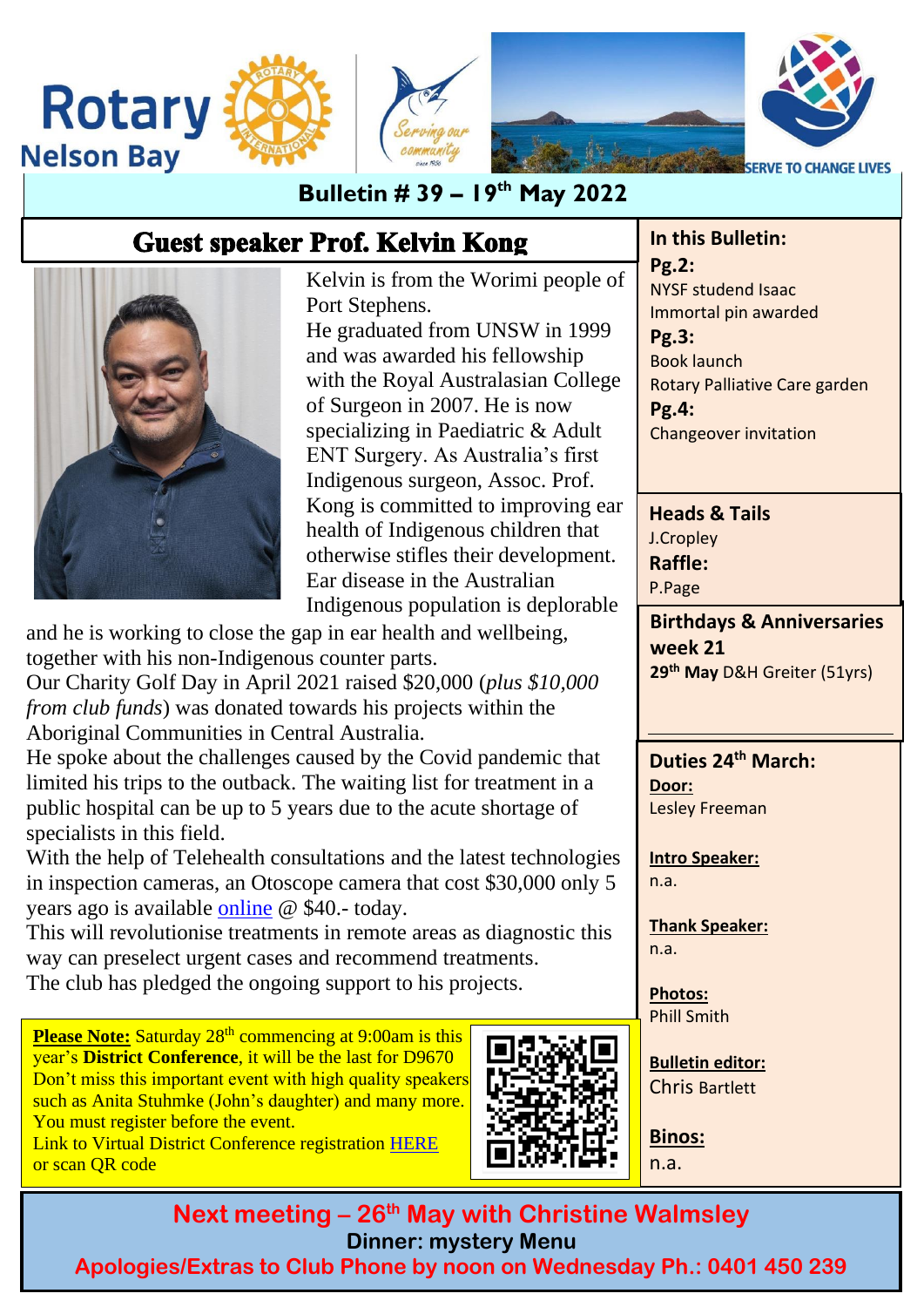#### **Bulletin # 39 – 19 th May 2022 Pg 2**

### **Our sponsored Yr12 student to the NYSF**



<sup>-</sup>

**Isaac Charles** a local resident and Yr12 student at St. Francis Xavier School in Hamilton attended the NYSF (Nat. Youth Science Forum) in Jan. 2022

He spoke about his life-changing STEM (science, technology, engineering, math.) experience and despite COVID-19, 2022 was no different to previous years despite most activities were held as Virtual events (Zoom meetings).

More than 600 students participated in the 2022 Program across 14 days from 5-22 January.

Isaac thanked the club for sponsoring his attendance The 2021 NYSF Year 12 Program offered a combination of state-based inperson events and digital experiences to the participants across Australia. While the mode of delivery had changed, the content and opportunities remain as strong as ever. Indeed, this change in format has offered exclusive new opportunities that were not previously possible. Link to NYSF 2022 [HERE](https://www.nysf.edu.au/record-numbers-to-attend-australias-flagship-stem-youth-experience-in-january-2022/) Link to NYSF 2023 applications [HERE](https://www.nysf.edu.au/promoting-the-2023-nysf-year-12-program-rotary-resources/2023-nysf-applications-poster_students/)

### Rotary Immortal Pin awarded



President Doug presented Agnes Tobbe with the Immortal badge.

This \$100 badge award recognises those who have made a difference in the local community, in a variety of different ways.

The money is paid into Rotary's Endowment Fund which will continue to provide ongoing interest from the principal of the fund to enable Rotary to carry out various projects, both locally and internationally.

Only the interest can ever be used hence the immortal status.

The Rotary Foundation is the organisation's charity arm.

Our Sat. Bunnings BBQ was cancelled due to heavy rain. We realise all the volunteers would have been disappointed, however the good news is we have another one planned on Saturday June 11 (long weekend). Hopefully the majority of this week's volunteers can assist on the next one. Again thank you to the volunteers who offered to help and to Kathy and Richard who helped contact members yesterday morning.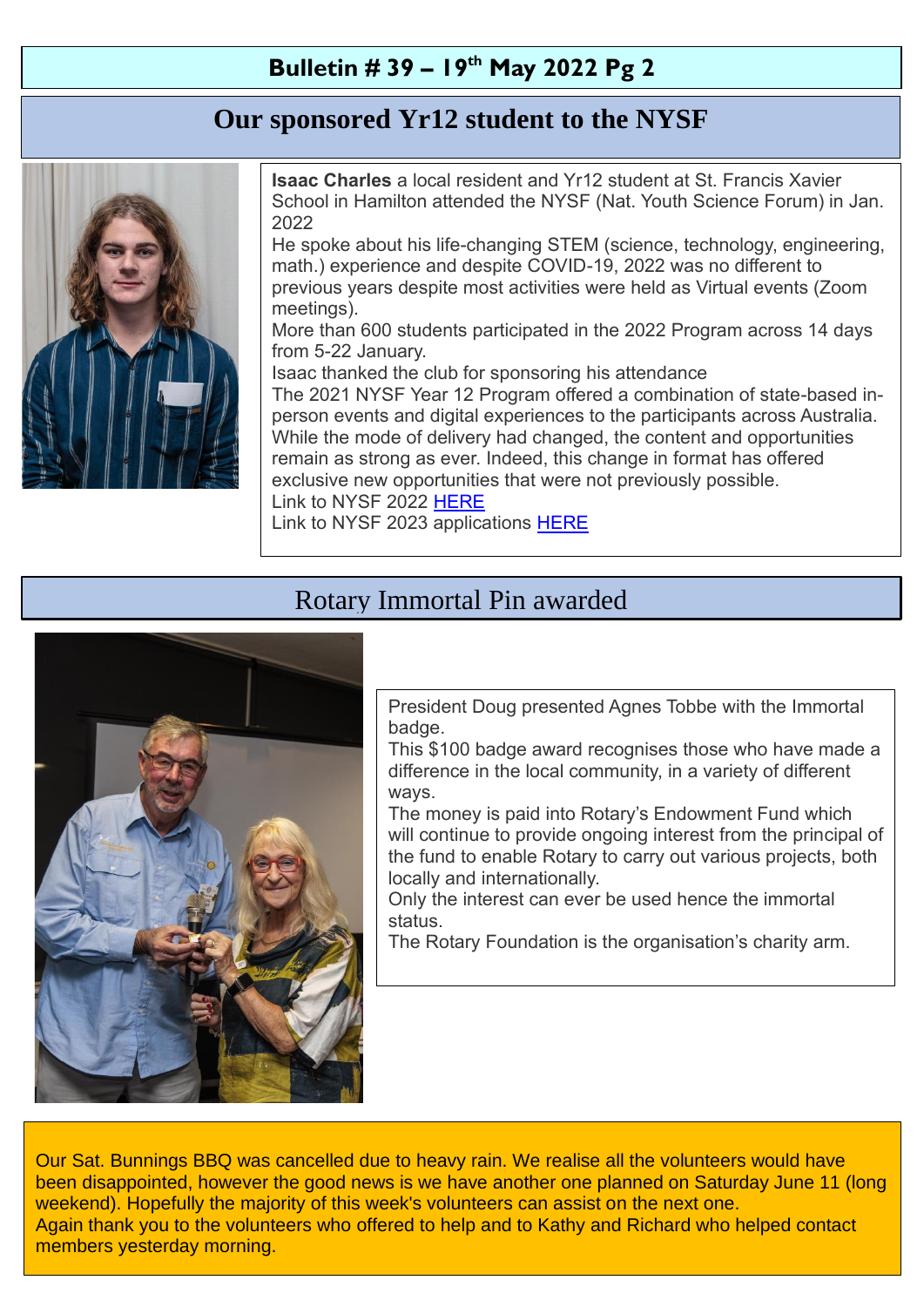### **Bulletin # 40 – 19 th May 2022 Pg 3**



Damon McDonald's book **"I am Awesome, Who are you?"** that was presented by Damon to the members a few weeks ago has been released and is available as hard copy or eBook and can be ordered now.

As indicated 100% of eBook sales are donated to charities that support kids.

Order online if you missed out on purchase of a copy at the meeting [www.iamawesome.tv](http://www.iamawesome.tv/) or scan QR code



### **Rotary Reflective/Palliative Care Garden**

Doug & Jenny's presidential project of the Palliative Care Garden at the Tomaree Hospital is taking shape. The plans are drawn up and will be presented to the new hospital management for approval in the coming days. Works can then commence well into the new Rotary year. The complete set of concept plans can be seen [HERE](https://drive.google.com/file/d/1ni32mfowhEv-VxV-bJ3WJjPUVVINWPdf/view?usp=sharing)